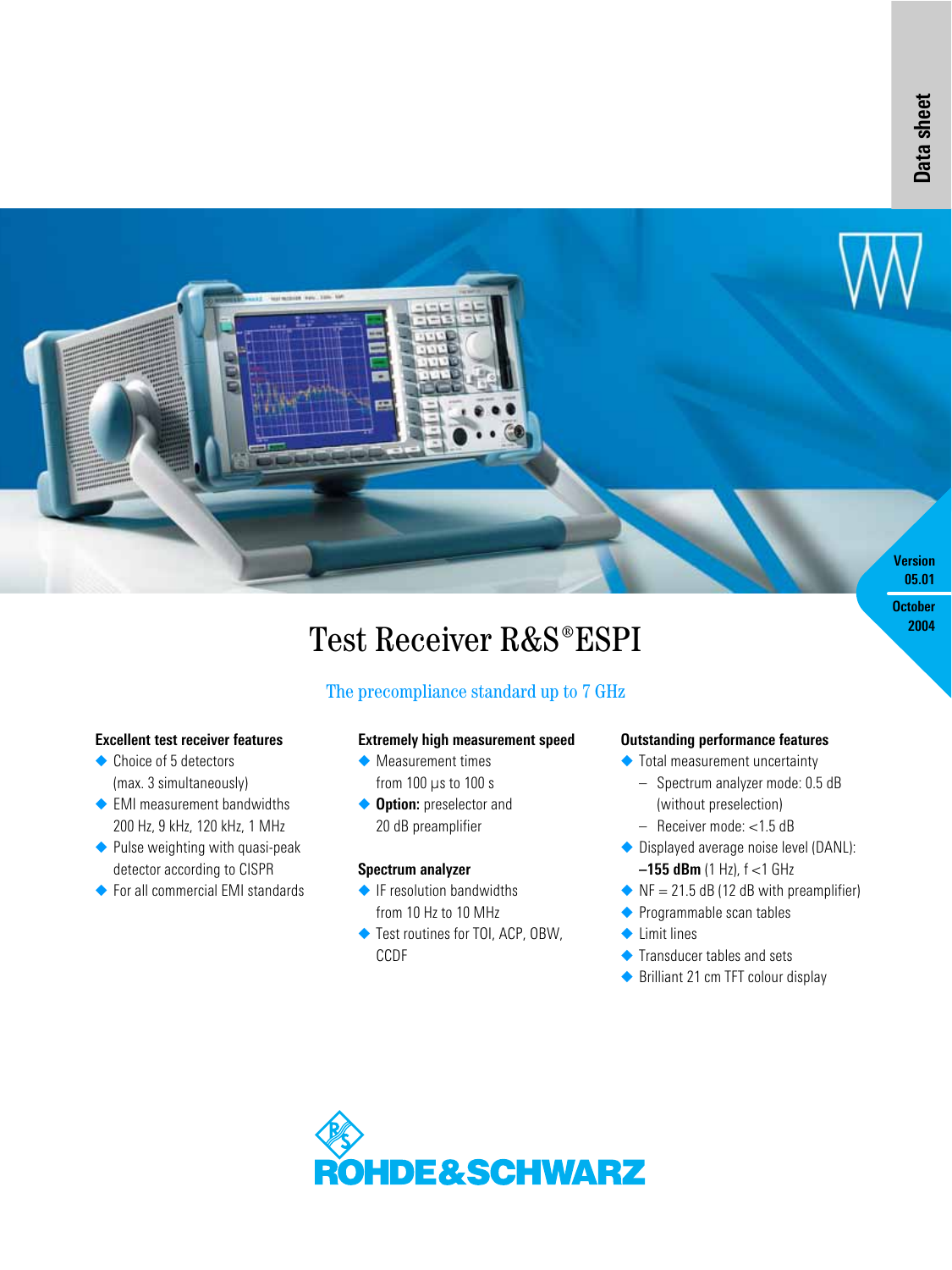## Precompliance Test Receiver/Spectrum Analyzer R&S®ESPI...

- ◆ Optimized operating concept thanks to decades of experience in EMI test receiver development
- ◆ Very high measurement speed
- ◆ High measurement accuracy

With the two R&S®ESPI test receiver models, the well-known advantages of the R&S®ESIB high-end compliance test receivers/analyzers have been systematically implemented for the top of the middle-end.

Thanks to a common platform system, the user has the additional benefits of the R&S<sup>®</sup>FSP spectrum analyzer family which is already in place. These benefits by far exceed the capabilities and functions of conventional precompliance test equipment.

The  $RRS^{\circ}$  FSPI defines the vital criteria. such as functionality, measurement speed and accuracy for middle-end equipment.

The use of innovative techniques, such as the VLSI front-end and largely digital signal processing, together with ASICs developed by Rohde&Schwarz, has resulted in a product with top-class specifications and high reliability.

### Outstanding features

#### **TEST RECEIVER**

- ◆ Peak, Quasi-Peak, RMS and AV (max. 3 detectors simultaneously)
- ◆ EMI measurement bandwidths 200 Hz, 9 kHz, 120 kHz, 1 MHz
- ◆ Correct pulse weighting to CISPR 16-1 from PRF of **10 Hz**
- ◆ For all commercial FMI standards such as CISPR, EN, ETS, FCC, ANSI C63.4, VCCI and VDE
- ◆ Option R&S®ESPI-B2: Preselector and 20 dB preamplifier

#### **SPECTRUM ANALYZER**

- ◆ Resolution bandwidths from 10 Hz to 10 MHz (in 1/3/10 sequence)
- ◆ RMS detector for measurements on digitally modulated signals
- ◆ Test routines for TOI, ACPR, OBW, amplitude statistics

#### Unprecedented measurement speed

- ◆ Fast detection of critical frequencies through overview measurements:
	- Measurement time 100 us to 100 s in receiver mode,
	- up to 16000 s in analyzer mode

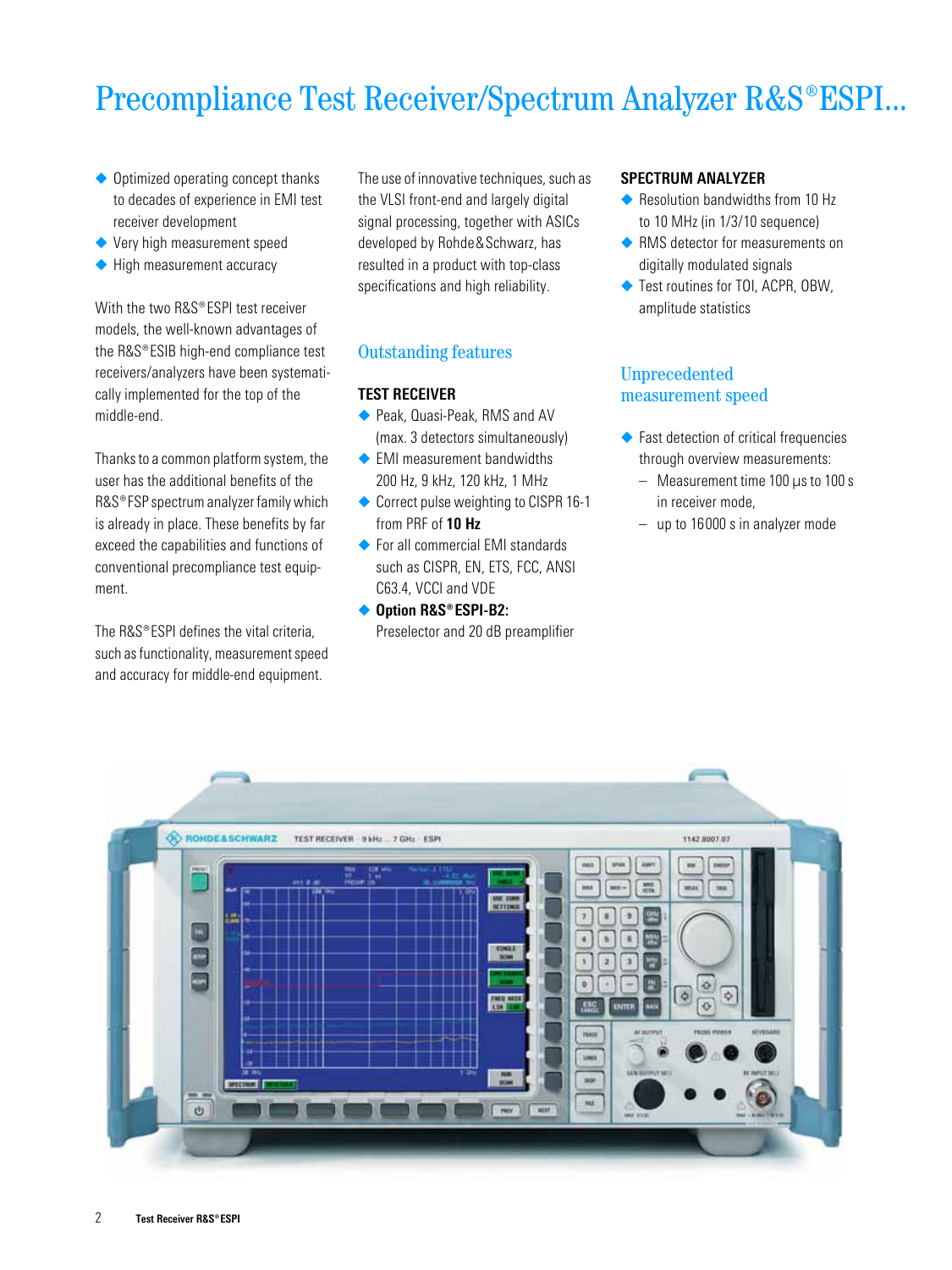## ...the standard in the EMI precompliance class

## EMC-relevant performance features

- ◆ Total measurement uncertainty
	- Spectrum analyzer mode: 0.5 dB (without preselection)
	- Receiver mode: <1.5 dB
- ◆ Displayed average noise level (DANL): **–155 dBm** (1 Hz), f <1 GHz
- ◆ Noise figure 21.5 dB (12 dB with preamplifier option)
- ◆ Overview measurements in spectrum analyzer mode
- ◆ User-programmable scan tables
- ◆ Display of results and comparison with standard-conformal limit lines
- ◆ Correction values for cable loss coupling networks and antennas included as transducer factor
- ◆ Data reduction and modification of a frequency list for weighted final measurement
- ◆ Bargraph display for different types of detectors
- ◆ Overload indication
- ◆ Built-in AF demodulation
- ◆ FMI bandwidths to CISPR
- ◆ Brilliant 21 cm TFT colour display

## Precompliance has a name: R&S®ESPI3 and R&S®ESPI7

### Features

#### The **R&S®ESPI3** and **R&S®ESPI7**

which are suitable for all commercial EMI standards to CISPR, FN, FTS, FCC, ANSI C63.4, VCCI and VDE, have been specially designed for precompliance measurements in development. The aim is to perform EMC diagnostic measurements on the devices under test as quickly as possible and as accurately as necessary and to document the results.

The final compliance test will then be purely a formality. The advantages of test receiver accuracy and selectivity combined with the measurement speed of a spectrum analyzer define the crucial performance features for a new class of test receivers.

#### **¸ESPI3: 9 kHz to 3 GHz ¸ESPI7: 9 kHz to 7 GHz**

These two models make it possible to take products through the critical stages of development and the EMC test plan and still be on schedule for approval and market launch.



The precompliance measuring instruments from Rohde&Schwarz provide the functions that are required for in-house test sequences:

- ◆ Manual measurement of EMI spectra thanks to the receiver-oriented operating concept
- ◆ Semi-automatic measurements with predefined scan and sweep tables allowing interactive interruption
- ◆ Individual evaluation of critical frequencies using markers and additional detectors assigned to the markers which are simultaneously displayed
- ◆ Fully automatic interference measurements in conjunction with external EMI software packages from Rohde& Schwarz, including, for instance, determination of the worst case by automatic switchover of the phase and protective ground settings via the USER port for remote-controlled line impedance stabilization networks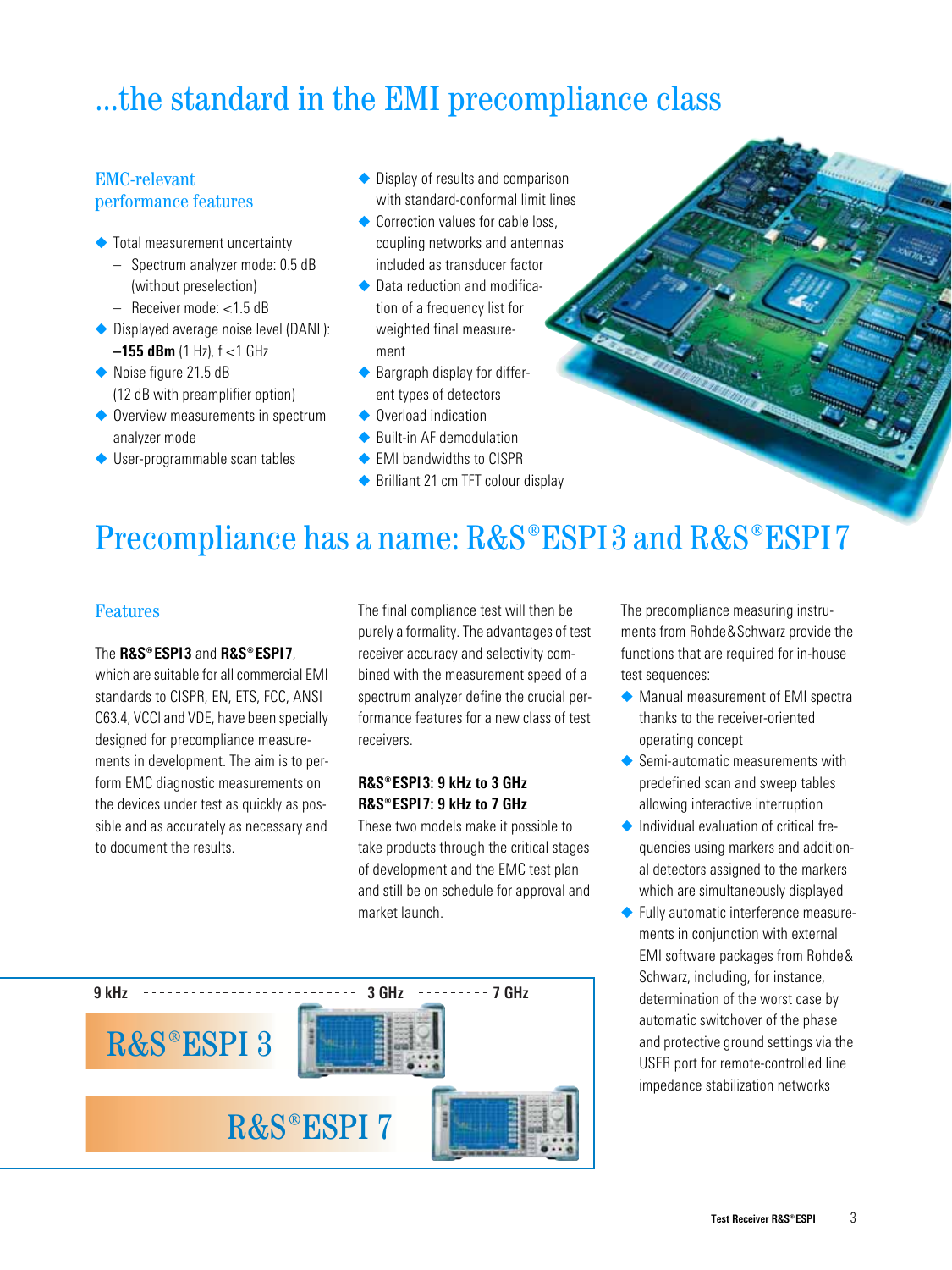Accuracy and reproducibility are also key parameters for all applications of the R&S®ESPI test receiver family.

The combination of test receiver and spectrum analyzer provides an optimum concept for precompliance measurements in development environments.

## EMI measurements to standard

Fitted with the optional preselector/ preamplifier (R&S® FSPI-B2), all R&S®ESPI models feature an excellent dynamic range compared with other precompliance solutions and are, therefore, able to perform precise interference measurements with pulse repetition frequencies (PRF) from **10 Hz** to CISPR 16-1.

Measurements to commercial EMI standards such as CISPR, EN 550xx, ETS, FCC, ANSI C63.4, VCCI or VDE can be carried out directly by comparing the EMI spectrum with the associated limit lines and switching on the appropriate detectors (PK, QP, AV, RMS).

## The detectors

Depending on the operating mode of the R&S®FSPI3 and R&S®FSPI7, i.e. spectrum analyzer or test receiver, the following detectors are available:

- ◆ Analyzer mode: MaxPeak, MinPeak, AutoPeak, Sample, RMS, Average
- ◆ Receiver mode: Peak, Quasi-Peak (CISPR), RMS, Average

| $PEAK =$       | peak value           |
|----------------|----------------------|
| $QUASI-PEAK =$ | CISPR weighting      |
| $AV =$         | linear average value |
| $RMS =$        | RMS value            |

#### **¸ESPI-B2: preamplifier and preselection filters up to 3 GHz**

The input stages of precompliance test equipment, which often feature a rather poor overload capability, would be hopelessly overdriven without a preselection unit. This is different with the R&S®ESPI where. in combination with preselection filter units, a low-noise preamplifier comes after the filter module but before the mixer stage. It must be possible to switch the preamplifier on/off as required, since in the case of high signal levels, the dynamic range would be reduced by an amount numerically equal to the gain. Where low signal levels are to be expected, it is best to switch in the preamplifier. Since the Test Receivers R&S® ESPI operate both in the spectrum analyzer mode and in the test receiver mode, both modes offer the choice of switching the preamplifier on or off. In the receiver mode, the preselection filter setting is fixed, whereas in the analyzer mode it can be selected.



*Spectrum analyzer mode with selectable preselection filters and preamplifier switched on*

Up to 3 detectors can be activated simultaneously and the results displayed.

The bargraph display, with current detector value and MaxHold display, clearly shows the results of manual circuit adjustment when the DUT cabling is arranged for maximum emissions and when the antenna is aligned relative to the DUT for a maximum reading.

In the receiver mode, the QP detector is coupled with the time constants, prescribed by the standard, as a function of the frequency range. This ensures that the correct time constants and IF bandwidth are used for signal weighting in the CISPR bands. This means much greater ease of operation for the user.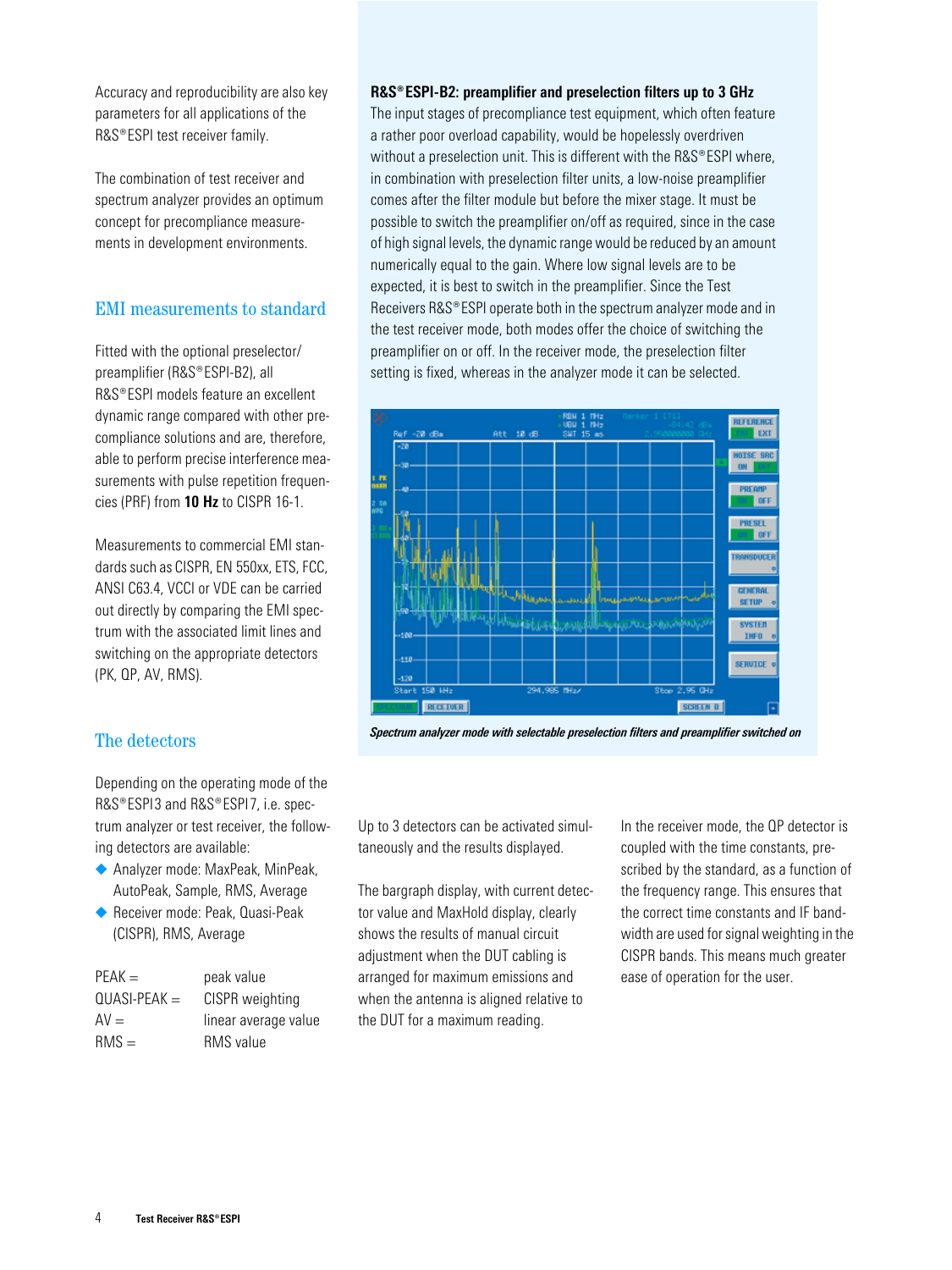

|                                                                                                                        |                                                                                                                |                                                                                                                   | SDAN TABLE |         |         |
|------------------------------------------------------------------------------------------------------------------------|----------------------------------------------------------------------------------------------------------------|-------------------------------------------------------------------------------------------------------------------|------------|---------|---------|
| Scan Start<br>Scan Stop<br>Step Node                                                                                   | 30 MHz<br>3 GHz<br><b>AUTO</b>                                                                                 |                                                                                                                   |            |         |         |
| Start<br>Stop<br>Step Size(A)<br>Res BH<br>Meas Time<br><b>Auto Ranging</b><br><b>RF Attn</b><br>Preasp<br>Auto Presse | RANGE 1<br>30 MHz<br>1 GHz<br>40 kHz<br>120 kHz<br>$100 \text{ vs.}$<br><b>DN</b><br>10 dB<br><b>ON</b><br>OFF | RANGE 2<br>$1$ GHz<br>$30+z$<br>400 kHz<br>$1$ H $z$<br>$100$ $\mu$ s<br><b>ON</b><br>$18$ dB<br><b>ON</b><br>OFF | RANDE 3    | RANGE 4 | RANGE 5 |

**TYPE** 

*SCAN table*

SPECTRUM

## The measurement bandwidths

The measurement bandwidths of the R&S<sup>®</sup> ESPI are designed for a large variety of applications:

The analyzer mode provides all –3 dB bandwidths from 10 Hz to 10 MHz (in 1/3/10 sequence). In the receiver mode, the –6 dB bandwidths can also be selected by softkey: 200 Hz, 9 kHz, 120 kHz plus 1 MHz bandwidth.

Moreover, approx. 40 digital channel filters are available.

Like the detectors, the standard-conformal CISPR bandwidths can be coupled as a function of the frequency range. If necessary, the coupling can be disabled.

The preselector/preamplifier option  $(RAS<sup>®</sup>ESPI-B2)$  is available as a protection against overloading by pulsed, highpower signals and for ensuring the validity of signal evaluation in the linear operating range of the measuring instrument. The advantage of this option is that, in the analyzer mode, the preselection filters or the preamplifier can be switched on or off as required.

## User-selectable parameters in up to 10 subranges

The basis for all reproducible measurements is a scan table with up to ten subranges and user-programmable frequency parameters such as START, STOP, STEP SIZE, resolution bandwidth, measurement time per frequency as well as RF attenuation setting at a constant value or coupled to AUTO RANGE overload monitoring. For sensitive measurements (if low signal levels are expected), the preamplifier can be switched on or off as a function of the subrange.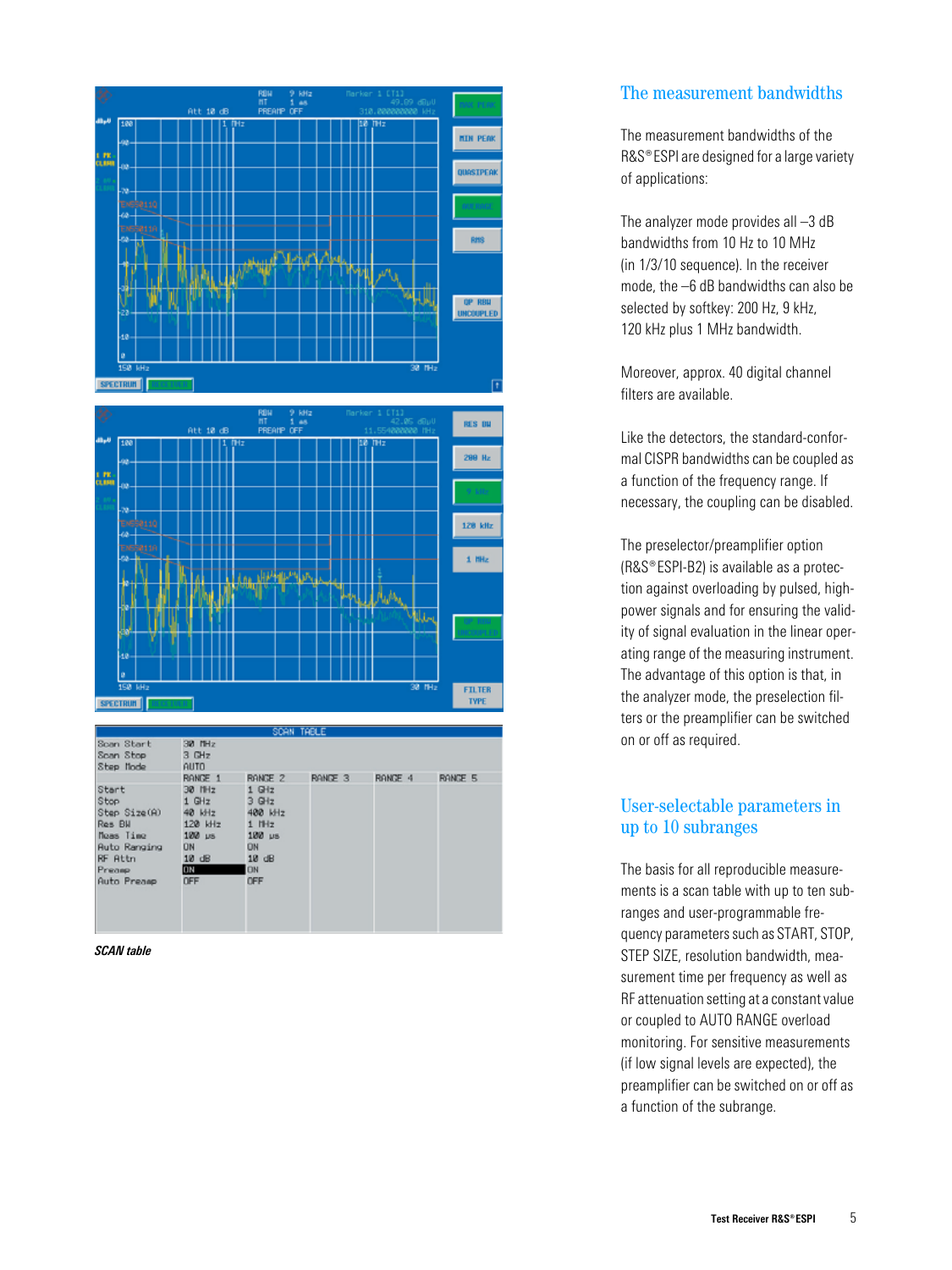Diagram and graphics display can most easily be defined via ADJUST AXIS.

## Marker functions and split-screen display

In addition to normal FULL SCREEN display, a second window is opened in the SPLIT SCREEN mode for bargraph display with current detector values and MaxHold display. By activating "Tune to Marker" the receive frequency and the amplitude of the detectors coupled to the marker are displayed as a bargraph and numerically. This makes things considerably easier for the user.

The split-screen display in the analyzer mode makes it possible to resolve fine spectrum detail. By coupling the marker frequency (in screen B) to the center frequency of screen A, the parameters such as bandwidth, span, RF attenuation can be selected separately to detect spurious which are close to the signal and cannot be seen in the overview spectrum.

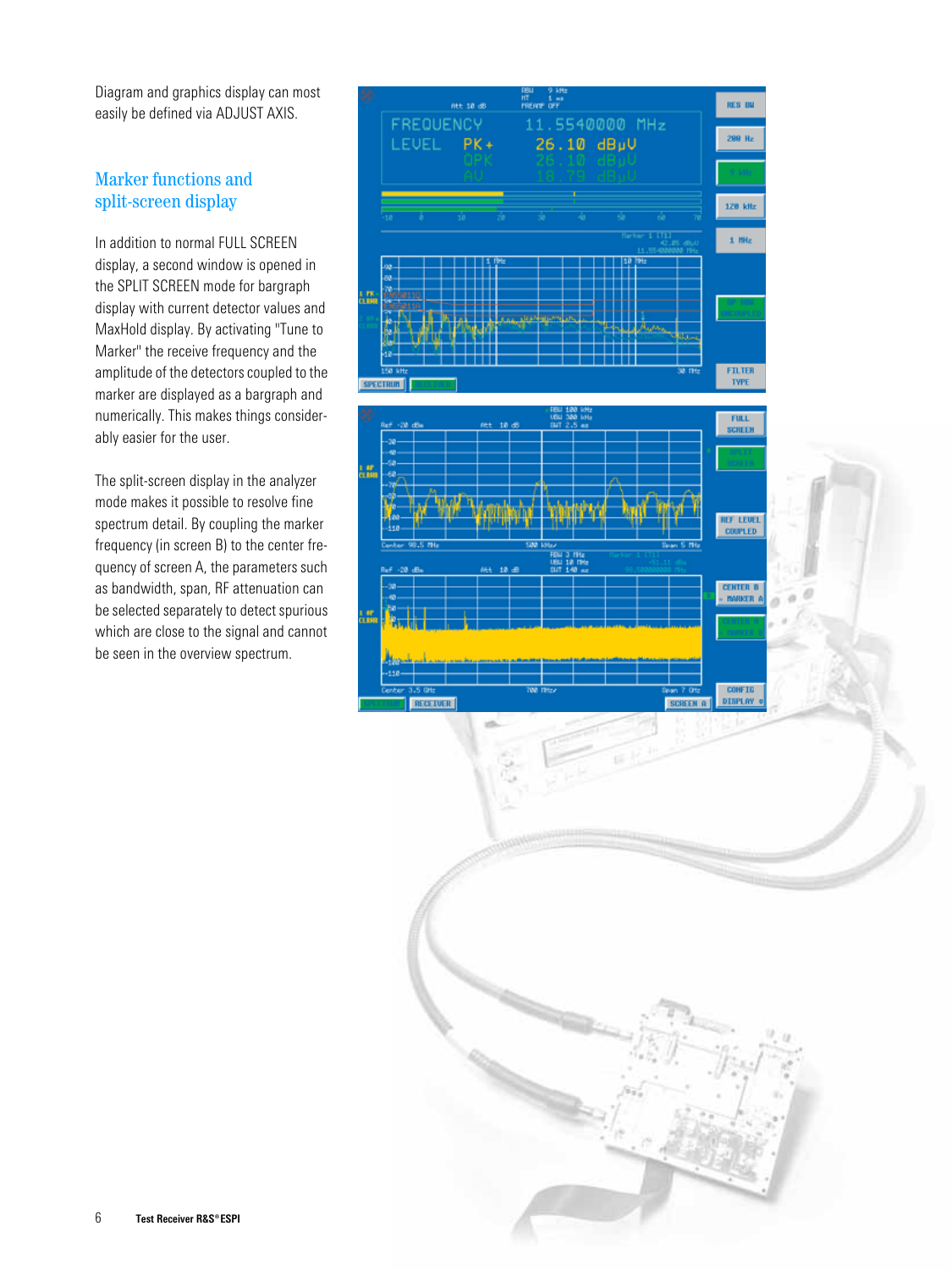## $R&S^*ESPI - the optimal bal$ ance of price and performance

- $\triangle$  The large 21 cm display with brilliant colours makes it easy to read parameters and displays results clearly
- ◆ 5 different detectors including quasipeak detector, up to three of them can be selected simultaneously
- ◆ EMI bandwidths 200 Hz, 9 kHz, 120 kHz and 1 MHz
- ◆ Resolution bandwidths from 10 Hz to 10 MHz
- ◆ Editable limit lines
- ◆ Correction tables for transducers coupling networks, accessories, antennas
- ◆ Convenient documentation of results as a hardcopy or file in PC-compatible formats
- ◆ Interfaces: GPIB, Centronics, RS-232-C, LAN (option)
- ◆ Automatic test routines for measurement of TOI, OBW, phase noise, ACP(R)



#### *Overview of limit lines*

- ◆ Split-screen display with independent settings and up to 3 traces per screen
- $\blacklozenge$  Fast measurements in the time domain: minimum sweep time 1 us
- ◆ Gated sweep for measurements on TDMA signals
- ◆ Minimum sweep time of 2.5 ms supports daily efforts in the lab to cut development times

### Additional applications – extra performance

Modern communication systems are required to achieve optimum spectral efficiency at high data rates. For the 3rd generation CDMA mobile radio systems currently under development, this is achieved by a number of measures, for example high-precision power control.

The  $RSS^{\circ}$  FSPI is the ideal measurement tool for diagnostic measurements, development, precertification and postcertification thanks to its excellent RF characteristics:

- ◆ Total measurement uncertainty
	- Spectrum analyzer mode: 0.5 dB (without preselection)
	- Receiver mode: <1.5 dB
- ◆ Displayed average noise level of –155 dBm (1 Hz) typ. without preamplifier
- $\triangle$  Phase noise of  $-145$  dBc (1 Hz) typ. at an offset of 10 MHz provides optimum conditions for ACPR measurements on WCDMA systems

The resolution bandwidths of up to 100 kHz are fully digital and provide – in addition to high selectivity – an ideal basis for accurate (adjacent-)channel power measurements thanks to a maximum bandwidth deviation of 3%.

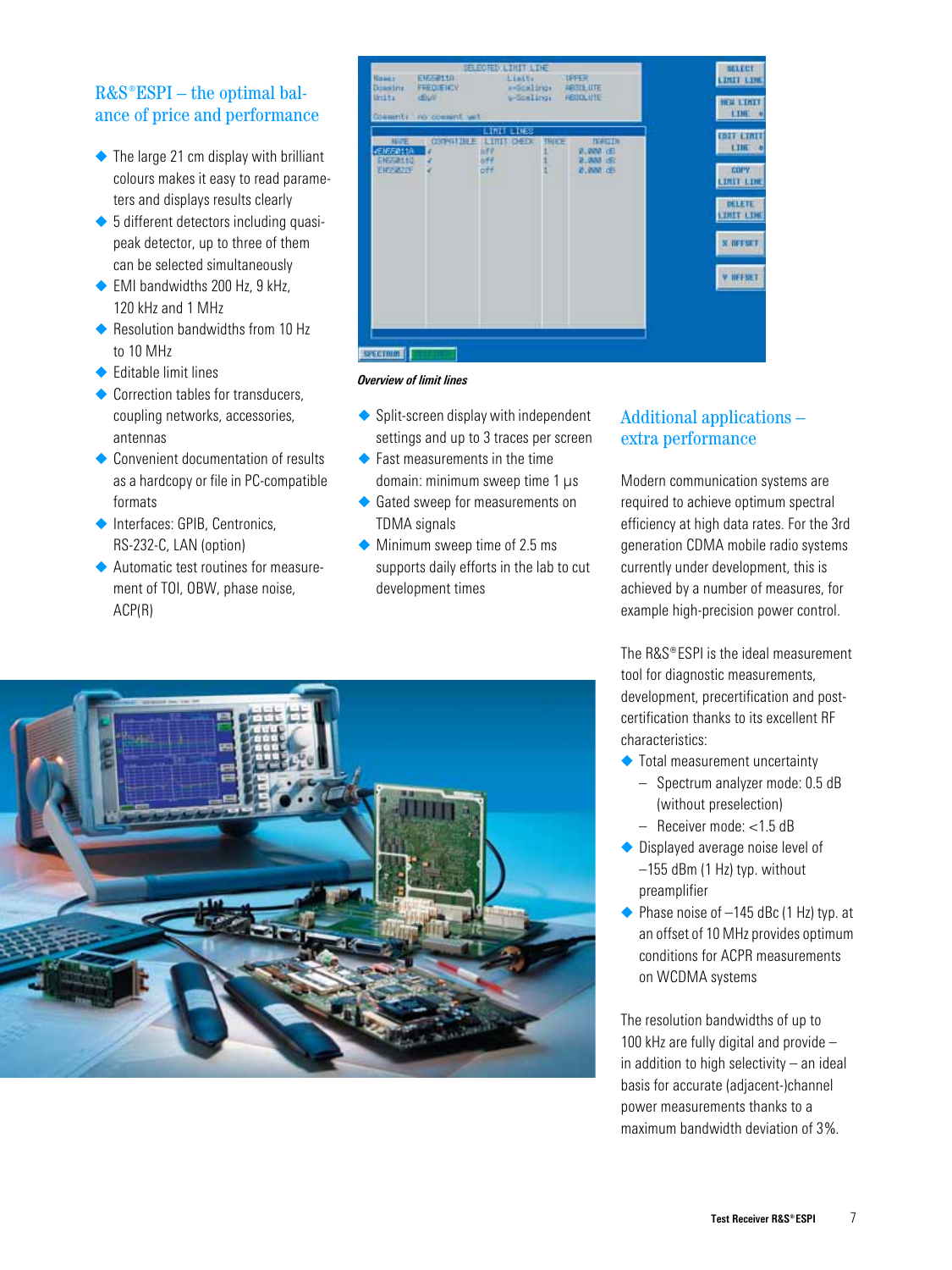## R&S<sup>®</sup>ESPI comes as standard with a large variety of functions

## Fit for the future

Thanks to its modular design, the R&S®ESPI is optimally equipped to handle today's measurements and the measurements of the future. The design already takes into account both hardware and firmware extensions so that the R&S®ESPI will meet all requirements in the years to come as well. A safe investment for the future.

#### Ergonomics&design

The  $RAS^*FSPI$  sets the new standard in the precompliance class. The 21 cm (8.4") colour display makes it easy for the user to read results and provides an overview of the parameters which have been selected.

Vertical and horizontal rows of softkeys make it easy to handle even complex measurements. Parameters like frequency and amplitude are entered by means of dedicated hardkeys and unit keys.



*Displayed average noise level in receiver mode with preselector/ preamplifier switched on*

#### Wide dynamic range

Featuring the lowest displayed average noise level in its class (DANL –145 dBm typ. at 10 Hz RBW), the R&S®ESPI measures even small signals precisely, when using the optional Preselector/Preamplifier R&S® FSPI-B2 from 9 kHz to 3 GHz even down to –153 dBm (10 Hz RBW). Together with the high intercept point, this yields an intermodulation-free range of 100 dB typ. – an excellent value even for instruments at the higher end of the market.

#### Phase noise

The  $RAS^{\circ}ESPI's$  minimal phase noise makes it suitable for demanding measurements both close to the carrier (–113 dBc (1 Hz) typ. at 10 kHz) and far from the carrier  $(-125$  dBc  $(1$  Hz) typ. at 1 MHz). The R&S®ESPI is therefore optimally equipped for performing spectral analysis and ACPR measurements on narrowband systems like IS-136 or PDC as well as on wideband systems like IS-95 or WCDMA.



*Interior view: modular design of test receiver*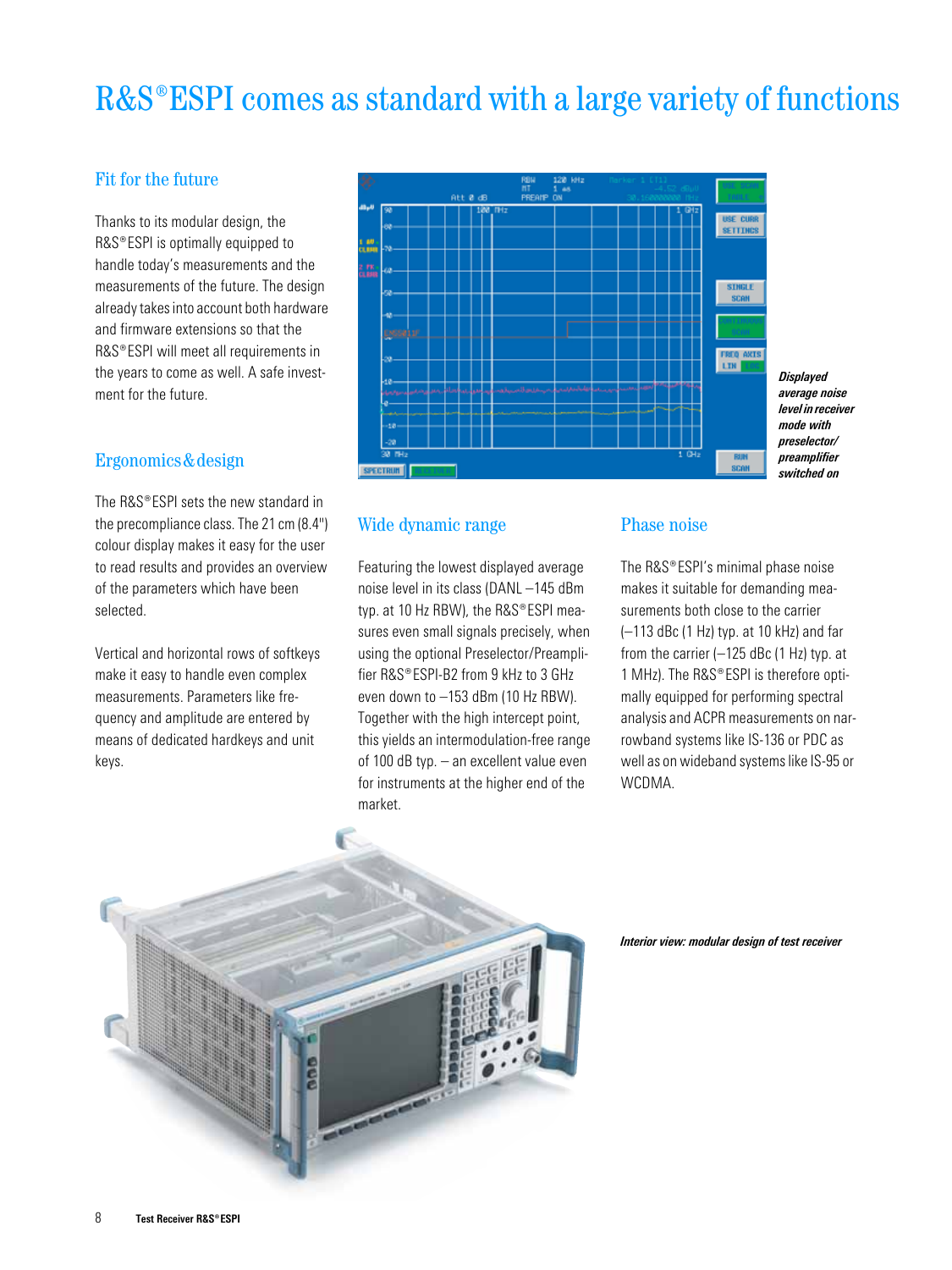## Spectrum analyzer application, ACPR measurements

Measurement of the adjacent-channel power ratio (ACPR), which many mobile radio standards stipulate for components and units, is performed in the  $RAS^{\circ}ESPI$ analyzer mode by automatic test routines. All settings, measurements and filters required for a selected standard are activated at a keystroke.

In addition to a large number of preprogrammed standards, the channel width and channel spacing can be selected individually.

Thanks to its excellent dynamic range, the lowest phase noise in its class and its RMS detector, the R&S®ESPI sets the new standard for the top of the midrange – even for ACPR measurements.

## Test routines for TOI, OBW, etc are standard

The  $RAS^{\circledast}$  FSPI offers fast test routines for a multitude of typical laboratory measurements. The routines make postprocessing superfluous and supply results directly:

- ◆ Determination of TOI
- ◆ Occupied bandwidth (OBW)
- ◆ Burst power with peak, average and RMS indication as well as standard deviation
- ◆ Modulation depth of AM signals
- ◆ Phase noise
- ◆ Bandwidth marker

Of course, these functions can also be used via the fast GPIB interface.





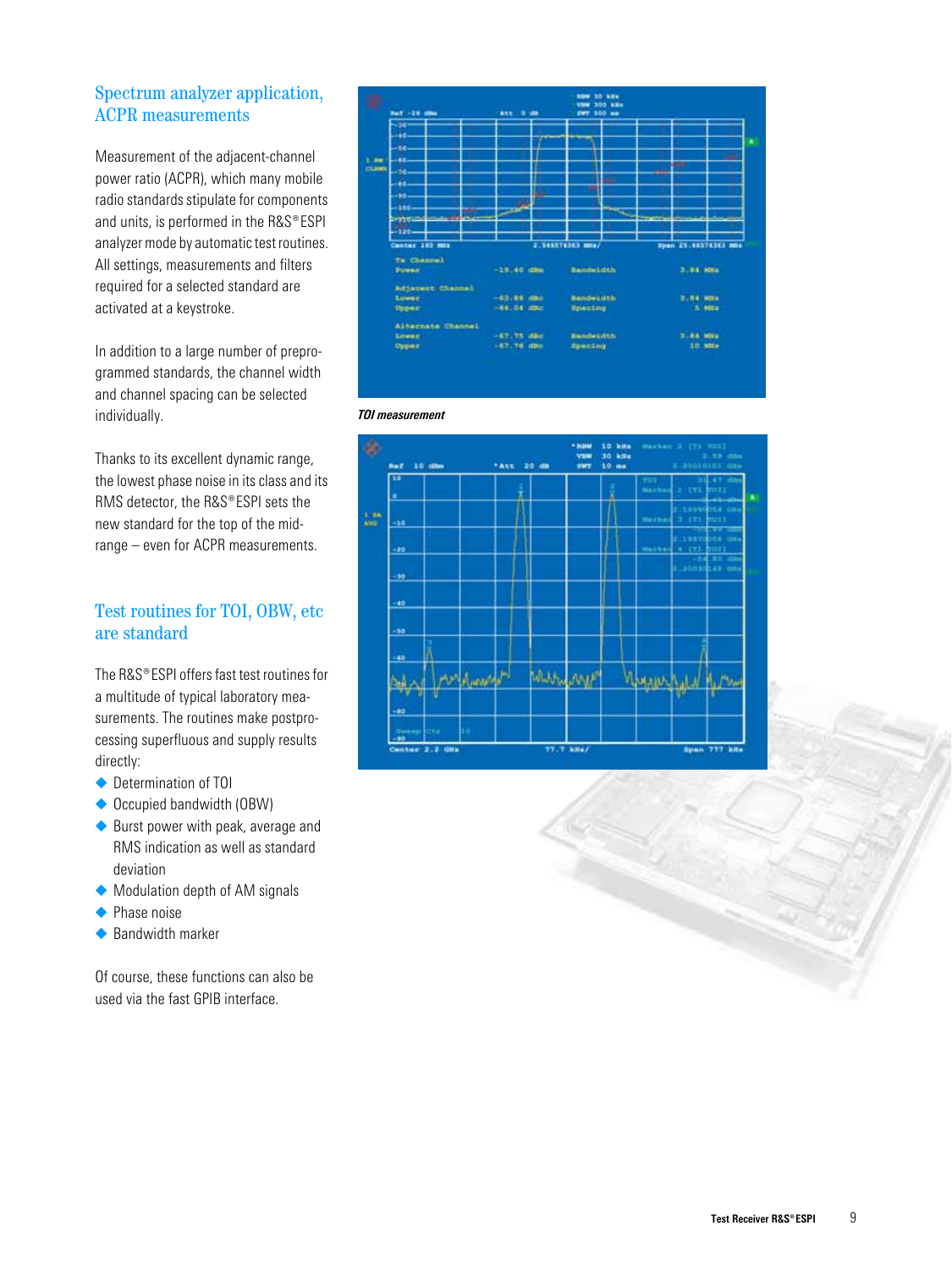## Optional tracking generator 9 kHz to 3 GHz

The optional Internal Tracking Generator R&S®FSP-B9 up to 3 GHz and External Generator Control R&S®FSP-B10 enhance the two R&S® FSPI test receiver models to give scalar network analyzer functionality. Gain, frequency response. insertion and return loss are measured using a selective method with a wide dynamic range without being affected by harmonics or spurious from the generator. The Internal Tracking Generator  $RAS^{\circ}$  FSP-B9 can be used in both R&S®ESPI models and covers the frequency range from 9 kHz to 3 GHz. A frequency offset of  $\pm 150$  MHz can be set for measurements on frequency-converting modules. The tracking generator can be broadband-modulated by an external I/Q baseband signal.

## Optional LAN interface

With the aid of the optional LAN Interface R&S<sup>®</sup> FSP-B16, the R&S®ESPI models can be connected to common networks such as 100Base-T so that functions like file logging on network drives or documentation of measurement results via network printer are available. The  $RAS^{\circ}$  FSPI can also be remote-controlled via the LAN interface. Control is via a softpanel that behaves exactly as if it were part of a real instrument. The LAN interface has a clear speed advantage over the IEC/IEEE bus – in particular when large blocks of data are transmitted.

### Easy generation of reports thanks to PC compatibility

- ◆ PC-compatible screenshots, no conversion software needed
- ◆ Windows printer support
- ◆ LabWindows driver
- ◆ LabView driver
- ◆ SCPI-compatible
- ◆ R&S®FSE/ESIB-compatible GPIB command set
- ◆ Customized training



*Rear view with interfaces for tracking generator with I/O, LAN and user port*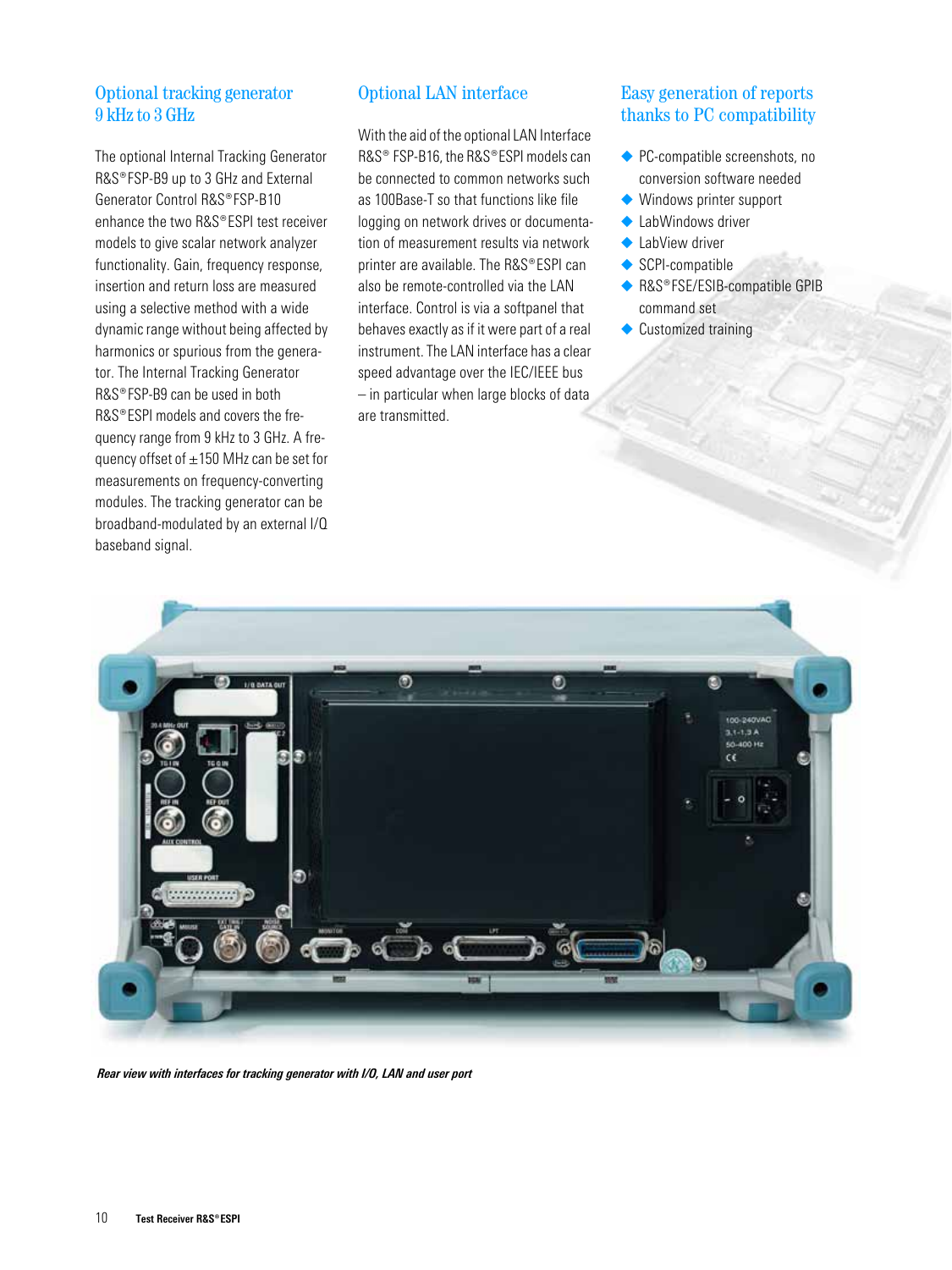## $R&S^*ESPI-K50$  – external trigger for measuring field-strength profiles

To measure the coverage fieldstrength of a communication or broadcast network, continuous level measurements have to be performed at a high measurement rate and the results must be forwarded to an evaluation unit.

When a displacement sensor/GPS system is used, the external trigger input of the  $RAS^{\circ}$  ESPI can be used to start the single measurements. The level values can thus be accurately assigned to the measurement site.

The coverage measurement function is only available in the receive mode and in the case of remote control. The  $RAS^{\circ}ESPI$ performs the coverage measurement in two different ways:

- ◆ All measurements are performed on a discrete frequency (sample rate >100 ks/s)
- ◆ A channel list with up to 1000 channels is cyclically processed, i.e. a new frequency is set for each measurement

#### **Additional channel filters**

In addition to the channel filters included as standard in the R&S®ESPI, the option provides filters with bandwidths of 5.6 MHz to 8 MHz for DVB-T signals as listed below.

- ◆ 5.6 MHz: ISDB-T (Japan)
- ◆ 6.0 MHz: ATSC (USA, Korea)
- $\triangle$  6.4 MHz
- ◆ 7.0 MHz: DVB-T (Europe, Australia)
- ◆ 8.0 MHz: DVB-T (Europe)

### Lab model or robust portable unit

Whether as a desktop model for the lab. in a 19" rack, or as a robust unit with edge protectors and carrying handle for portable use  $-$  the R&S®ESPI always looks good.





#### Environmental compatibility

- ◆ Fast and easy disassembly
- ◆ Small number of materials
- ◆ Mutual compatibility of materials
- ◆ Easy identification of substances through appropriate marking (plastics)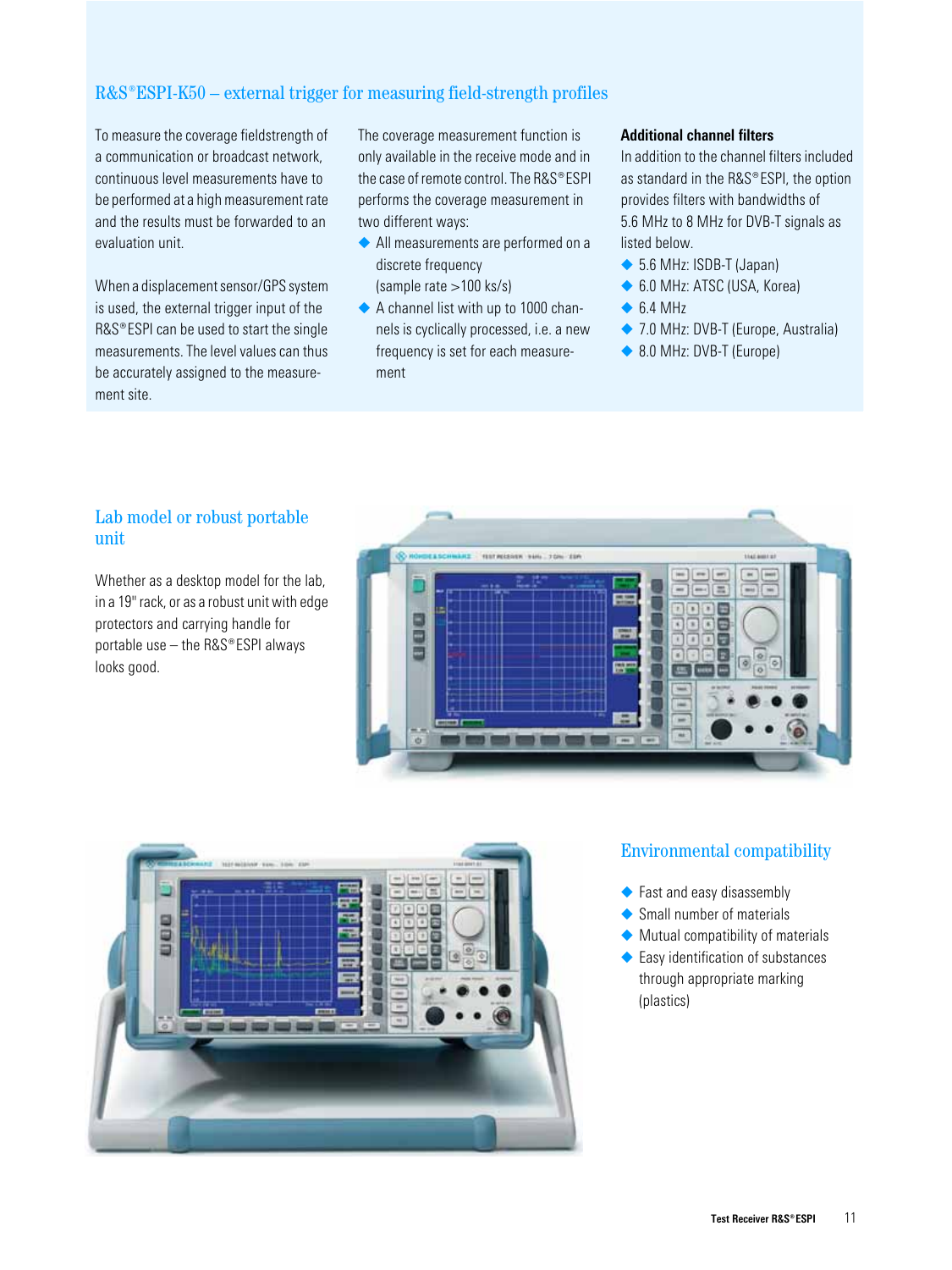## Specifications

Specifications apply under the following conditions: 15 minutes warmup time at ambient<br>temperature, specified environmental conditions met, calibration cycle adhered to and total<br>calibration performed. Data designated "nom

|                                                                                                                  | R&S®ESPI3                                                                                                                                  | R&S®ESPI7               |
|------------------------------------------------------------------------------------------------------------------|--------------------------------------------------------------------------------------------------------------------------------------------|-------------------------|
| Frequency                                                                                                        |                                                                                                                                            |                         |
| <b>Frequency range</b>                                                                                           | 9 kHz to 3 GHz                                                                                                                             | 9 kHz to 7 GHz          |
| Frequency resolution                                                                                             | $0.01$ Hz                                                                                                                                  |                         |
| Internal reference frequency (nominal)                                                                           |                                                                                                                                            |                         |
| Aging per year <sup>1)</sup>                                                                                     | $1 \times 10^{-6}$                                                                                                                         |                         |
| Temperature drift (+5 $^{\circ}$ C to +45 $^{\circ}$ C)                                                          | $1 \times 10^{-6}$                                                                                                                         |                         |
| with option R&S®FSP-B4 (OCXO)                                                                                    |                                                                                                                                            |                         |
| Aging per year <sup>1)</sup>                                                                                     | $1 \times 10^{-7}$                                                                                                                         |                         |
| Temperature drift (+5 $^{\circ}$ C to +45 $^{\circ}$ C)                                                          | $1 \times 10^{-8}$                                                                                                                         |                         |
| <b>External reference frequency</b>                                                                              | 10 MHz                                                                                                                                     |                         |
| Frequency display (receiver mode)                                                                                |                                                                                                                                            |                         |
| Display                                                                                                          | numerical display                                                                                                                          |                         |
| Resolution                                                                                                       | $0.1$ Hz                                                                                                                                   |                         |
| Frequency display (analyzer mode)                                                                                |                                                                                                                                            |                         |
| Display                                                                                                          | with marker or frequency counter                                                                                                           |                         |
| Resolution                                                                                                       | span/500                                                                                                                                   |                         |
| Accuracy (sweep time $>3 \times$ auto sweep time)                                                                | $\pm$ (frequency $\times$ reference error<br>$+0.5\% \times$ span + 10% $\times$ resolution<br>bandwidth + $\frac{1}{2}$ (last digit))     |                         |
| <b>Frequency counter</b>                                                                                         |                                                                                                                                            |                         |
| Resolution                                                                                                       | 0.1 Hz to 10 kHz (selectable)                                                                                                              |                         |
| Count accuracy (S/N > 25 dB)                                                                                     | $\pm$ (frequency $\times$ reference error<br>$+$ 1/2 (last digit))                                                                         |                         |
| Display range for frequency axis                                                                                 | 0 Hz.<br>10 Hz to 3 GHz                                                                                                                    | 0 Hz.<br>10 Hz to 7 GHz |
| Resolution/accuracy of display range                                                                             | 0.1%                                                                                                                                       |                         |
| <b>Spectral purity</b> (dBc (1 Hz))<br>SSB phase noise, $f = 500$ MHz, for frequencies $> 500$ MHz see diagram   |                                                                                                                                            |                         |
| Carrier offset<br>100 Hz<br>1 kHz<br>10 kHz<br>$100 \text{ kHz}^{2}$<br>1 MH <sub>7</sub> <sup>2</sup><br>10 MHz | $<-84$ , $-90$ typ.<br><—100, —108 typ.<br>$\leftarrow$ 106, $-113$ typ.<br><—110, —113 typ.<br>$\leftarrow$ 120, $-125$ typ.<br>—145 typ. |                         |
| Residual FM, $f = 500$ MHz, RBW 1 kHz,<br>sweep time 100 ms                                                      | 3 Hz typ.                                                                                                                                  |                         |
| Frequency scan (receiver mode)                                                                                   |                                                                                                                                            |                         |
| Scan                                                                                                             | scan with max. 10 subranges with<br>different settings                                                                                     |                         |
| Measurement time per frequency                                                                                   | 100 $\mu$ s to 100 s, selectable                                                                                                           |                         |
| Sweep (analyzer mode)                                                                                            |                                                                                                                                            |                         |
| Span 0 Hz (zero span)<br>Resolution                                                                              | 1 µs to 16000 s<br>$125$ ns                                                                                                                |                         |
| Span $\geq$ 10 Hz<br>Max. deviation                                                                              | 2.5 ms to 16000 s<br>$1\%$                                                                                                                 |                         |
| IF bandwidths (receiver mode)                                                                                    |                                                                                                                                            |                         |
| Bandwidths (-3 dB)                                                                                               | 10 Hz to 10 MHz; in 1, 3, 10 sequence                                                                                                      |                         |
| Bandwidth error<br>≤100 kHz<br>300 kHz to 3 MHz<br>10 MHz                                                        | <3%<br>< 10%<br>$+10\%,-30\%$                                                                                                              |                         |
| Shape factor BW $_{60 \text{ dB}}$ : BW $_{3 \text{ dB}}$<br>$\leq$ 100 kHz<br>300 kHz to 3 MHz<br>10 MHz        | <5:1 (Gaussian filter)<br><15:1 (4-circuit synchronously<br>tuned filters)<br>2:1                                                          |                         |





#### Typical values for SSB phase noise (referred to 1 Hz bandwidth)

| <b>Carrier offset</b> | $f_{in} = 3$ GHz | $f_{in} = 7$ GHz |
|-----------------------|------------------|------------------|
| 100 Hz                | $-74$ dBc        | $-67$ dBc        |
| $1$ kHz               | $-100$ dBc       | $-94$ dBc        |
| 10 kHz                | $-108$ dBc       | $-104$ dBc       |
| 100 kHz               | $-108$ dBc       | $-106$ dBc       |
| 1 MHz                 | $-118$ dBc       | $-118$ dBc       |

| <b>Preselector (option R&amp;S®ESPI-B2), can be switched off in analyzer mode</b> |                     |                                                                  |          |
|-----------------------------------------------------------------------------------|---------------------|------------------------------------------------------------------|----------|
| Filter                                                                            | Frequency range     | Bandwidth (-6 dB)                                                |          |
| 1                                                                                 | $<$ 150 kHz         | 230 kHz                                                          | fixed    |
| $\mathfrak{p}$                                                                    | 150 kHz to 2 MHz    | $2.6$ MHz                                                        | fixed    |
| 3                                                                                 | 2 MHz to 8 MHz      | 2 MHz                                                            | tracking |
| 4                                                                                 | 8 MHz to 30 MHz     | 6 MHz                                                            | tracking |
| 5                                                                                 | 30 MHz to 70 MHz    | 15 MHz                                                           | tracking |
| $6\overline{6}$                                                                   | 70 MHz to 150 MHz   | 30 MHz                                                           | tracking |
| 7                                                                                 | 150 MHz to 300 MHz  | 60 MHz                                                           | tracking |
| 8                                                                                 | 300 MHz to 600 MHz  | 80 MHz                                                           | tracking |
| 9                                                                                 | 600 MHz to 1000 MHz | 100 MHz                                                          | tracking |
| 10                                                                                | 1 GHz to 2 GHz      | highpass filter                                                  | tracking |
| 11                                                                                | 2 GHz to 3 GHz      | highpass filter                                                  | fixed    |
| Preamplifier (9 kHz to 3 GHz)                                                     |                     | can be switched between preselector and<br>1st mixer, gain 20 dB |          |

<sup>1)</sup> After 30 days of operation.<br><sup>2)</sup> Valid for span  $\sim$  100 kHz

Valid for span >100 kHz.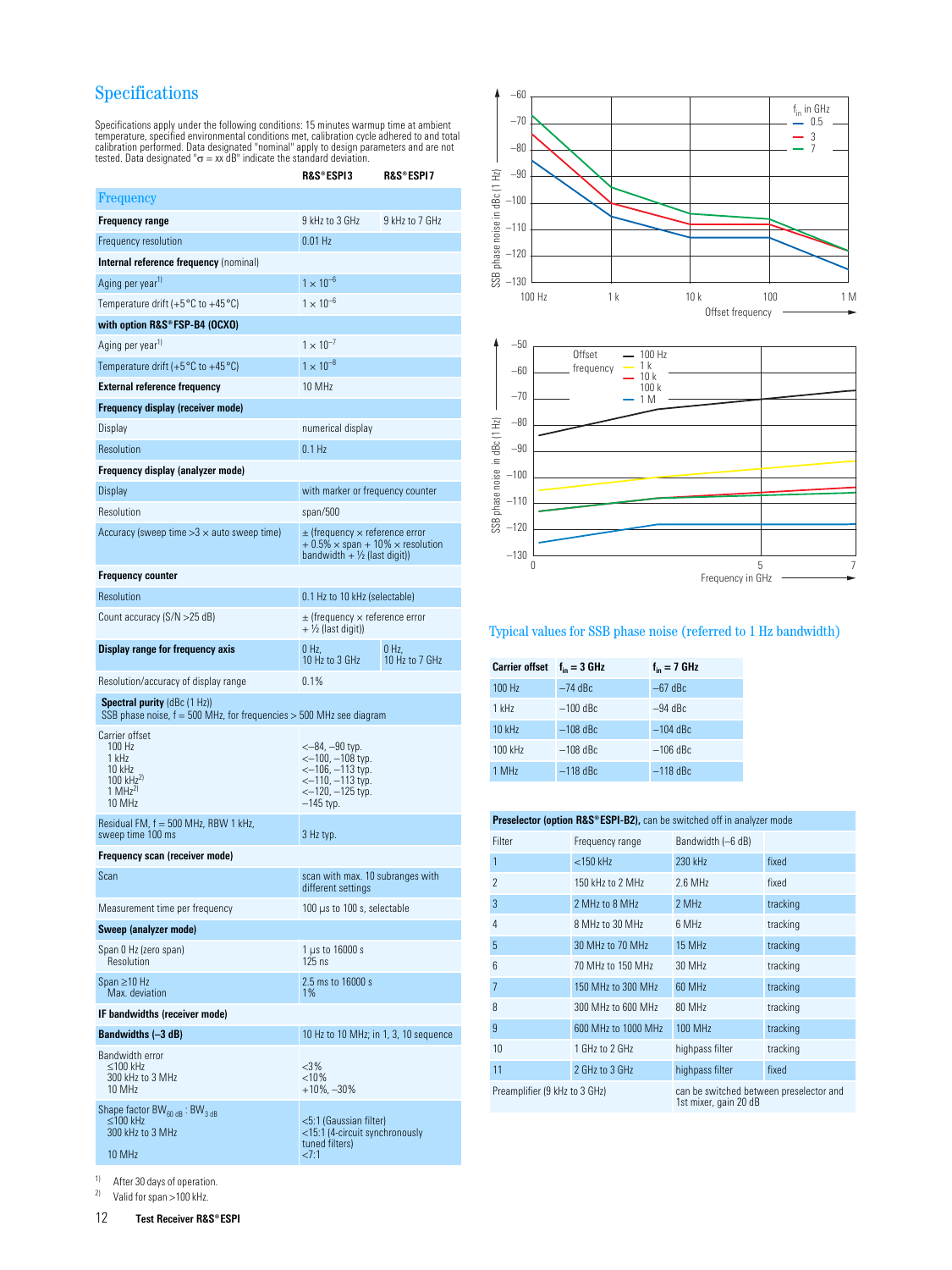|                                                                                                                                   | R&S®ESPI 3                                                                 | <b>R&amp;S®ESPI 7</b>                        |
|-----------------------------------------------------------------------------------------------------------------------------------|----------------------------------------------------------------------------|----------------------------------------------|
| <b>EMI</b> bandwidths                                                                                                             | 200 Hz, 9 kHz, 120 kHz (-6 dB)<br>1 MHz (pulse bandwidth)                  |                                              |
| <b>Bandwidth error</b><br>$\leq$ 120 kHz<br>1 MHz                                                                                 | $<$ 3%<br>10%, nominal                                                     |                                              |
| Shape factor $BW_{60dB}$ : BW <sub>6 dB</sub><br>$\leq$ 120 kHz<br>1 MHz                                                          | <5:1 (Gaussian filter)<br><15:1 (4-circuit synchronously<br>tuned filters) |                                              |
| <b>Resolution bandwidths (analyzer mode)</b>                                                                                      |                                                                            |                                              |
| Bandwidths (–3 dB)                                                                                                                | 10 Hz to 10 MHz; in 1, 3, 10 sequence                                      |                                              |
| Bandwidth error<br>$\leq$ 100 kHz<br>300 kHz to 3 MHz<br>10 MHz                                                                   | $<$ 3%<br>< 10%<br>$+10\%$ , $-30\%$                                       |                                              |
| Shape factor BW <sub>60 dB</sub> : BW <sub>3 dB</sub><br>≤100 kHz<br>300 kHz to 3 MHz                                             | <5:1 (Gaussian filter)<br><15:1 (4-circuit synchronously<br>tuned filters) |                                              |
| 10 MHz                                                                                                                            | -7                                                                         |                                              |
| <b>EMI</b> bandwidths                                                                                                             | 200 Hz, 9 kHz, 120 kHz (-6 dB)<br>1 MHz (pulse bandwidth)                  |                                              |
| <b>Bandwidth error</b><br>$<$ 120 kHz<br>1 MHz                                                                                    | $<$ 3%<br>10%, nominal                                                     |                                              |
| Shape factor $BW_{60,dB}$ : BW <sub>6,dB</sub><br>$\leq$ 120 kHz<br>1 MHz                                                         | <5:1 (Gaussian filter)<br><15:1 (4-circuit synchronously<br>tuned filters) |                                              |
| <b>Video bandwidths</b>                                                                                                           | 1 Hz to 10 MHz; in 1, 3, 10 sequence                                       |                                              |
| <b>FFT</b> filter                                                                                                                 |                                                                            |                                              |
| Bandwidths (-3 dB)                                                                                                                | 1 Hz to 30 kHz (—3 dB);<br>in 1, 3, 10 sequence                            |                                              |
| Bandwidth error, nominal                                                                                                          | 5%                                                                         |                                              |
| Shape factor $BW_{60 dB}$ : BW <sub>3 dB</sub> , nominal                                                                          | 2.5                                                                        |                                              |
| Level                                                                                                                             |                                                                            |                                              |
| Display range                                                                                                                     | displayed average noise level to<br>137 $dB\mu V$                          |                                              |
| <b>Maximum input level</b>                                                                                                        |                                                                            |                                              |
| DC voltage                                                                                                                        | 50V                                                                        |                                              |
| <b>RF</b> attenuation 0 dB                                                                                                        |                                                                            |                                              |
| CW RF power                                                                                                                       | 127 $dB\mu V (= 0.3 W)$                                                    |                                              |
| Pulse spectral density                                                                                                            | 97 dB(µV/MHz)                                                              |                                              |
| $RF$ attenuation $\geq 10$ dB                                                                                                     |                                                                            |                                              |
| CW RF power                                                                                                                       | 137 $dB\mu V (= 1 W)$                                                      |                                              |
| Max. pulse voltage                                                                                                                | 150 V                                                                      |                                              |
| Max. pulse energy (10 µs)                                                                                                         | 1 mWs                                                                      |                                              |
| 1 dB compression of input mixer                                                                                                   |                                                                            |                                              |
| 0 dB RF attenuation, f > 200 MHz, without<br>preselector                                                                          | 0 dBm nominal                                                              |                                              |
| Intermodulation                                                                                                                   |                                                                            |                                              |
| 3rd-order intermodulation (TOI)                                                                                                   |                                                                            |                                              |
| Intermodulation-free dynamic range,<br>level 2 $\times$ -30 dBm, $\Delta f > 5 \times$ RBW or 10 kHz, whichever the greater value |                                                                            |                                              |
| 20 MHz to 200 MHz                                                                                                                 | $>$ 70 dBc, TOI $>$ 5 dBm                                                  |                                              |
| 200 MHz to 3 GHz                                                                                                                  | >74 dBc, TOI >7 dBm (10 dBm typ.)                                          |                                              |
| 3 GHz to 7 GHz                                                                                                                    |                                                                            | $>80$ dBc,<br>T0I >10 dBm<br>$(15$ dBm typ.) |
| with option R&S®ESPI-B2, preselector switched on, preamplifier switched off                                                       |                                                                            |                                              |
| 20 MHz to 200 MHz                                                                                                                 | $>65$ dBc, TOI $>0$ dBm                                                    |                                              |
| 200 MHz to 3 GHz                                                                                                                  | >69 dBc, TOI >2 dBm (5 dBm typ.)                                           |                                              |

|                                                                                                                   | <b>R&amp;S®ESPI3</b>                                                                                    | R&S®ESPI7                            |
|-------------------------------------------------------------------------------------------------------------------|---------------------------------------------------------------------------------------------------------|--------------------------------------|
| with option R&S®ESPI-B2, preselector switched on, preamplifier switched on                                        |                                                                                                         |                                      |
| 20 MHz to 200 MHz                                                                                                 | >45 dBc, TOI >-20 dBm                                                                                   |                                      |
| 200 MHz to 3 GHz                                                                                                  |                                                                                                         | >49 dBc, TOI >—18 dBm (—15 dBm typ.) |
| Second harmonic intercept point (SHI)                                                                             |                                                                                                         |                                      |
| $<$ 100 MHz                                                                                                       | 25 dBm typ.                                                                                             |                                      |
| 100 MHz to 3 GHz                                                                                                  | 35 dBm typ.                                                                                             |                                      |
| 3 GHz to 7 GHz                                                                                                    |                                                                                                         | 45 dBm typ.                          |
| with option R&S®ESPI-B2, preselector switched on, preamplifier switched off                                       |                                                                                                         |                                      |
| 4 MHz to 100 MHz                                                                                                  | $>40$ dBm                                                                                               |                                      |
| 100 MHz to 3 GHz                                                                                                  | $>50$ dBm                                                                                               |                                      |
| with option R&S®ESPI-B2, preselector switched on, preamplifier switched on<br>4 MHz to 100 MHz                    | >25 dBm                                                                                                 |                                      |
| 100 MHz to 3 GHz                                                                                                  | >35 dBm                                                                                                 |                                      |
| Displayed average noise level                                                                                     |                                                                                                         |                                      |
| 0 dB RF attenuation, RBW = 10 Hz, $VBW = 1$ Hz,<br>20 averages, trace average, zero span, 50 $\Omega$ termination |                                                                                                         |                                      |
| 9 kHz                                                                                                             | <—95 dBm                                                                                                |                                      |
| 100 kHz                                                                                                           | <–100 dBm                                                                                               |                                      |
| 1 MHz                                                                                                             | <—120 dBm, —125 dBm typ.                                                                                |                                      |
| 10 MHz to 1 GHz                                                                                                   | <-142 dBm.<br>$-145$ dBm typ.                                                                           | <—140 dBm,<br>-145 dBm typ.          |
| 1 GHz to 3 GHz                                                                                                    | <—140 dBm,<br>—145 dBm typ.                                                                             | <–138 dBm,<br>—143 dBm typ.          |
| 3 GHz to 7 GHz                                                                                                    |                                                                                                         | <–138 dBm,<br>—143 dBm typ.          |
| with option R&S®ESPI-B2, preselector switched on, preamplifier switched off                                       |                                                                                                         |                                      |
| 9 kHz                                                                                                             | $<-95$ dBm                                                                                              |                                      |
| 100 kHz                                                                                                           | <–100 dBm                                                                                               |                                      |
| 1 MHz                                                                                                             | <—120 dBm, —125 dBm typ.                                                                                |                                      |
| 10 MHz to 1 GHz                                                                                                   | <—142 dBm,<br>—145 dBm typ.                                                                             | <—140 dBm,<br>—145 dBm typ.          |
| 1 GHz to 3 GHz                                                                                                    | <—140 dBm,<br>—145 dBm typ.                                                                             | <-138 dBm.<br>-143 dBm typ.          |
| with option R&S®ESPI-B2, preselector switched on, preamplifier switched on                                        |                                                                                                         |                                      |
| 9 kHz                                                                                                             | <–105 dBm                                                                                               |                                      |
| 100 kHz                                                                                                           | $<-110$ dBm                                                                                             |                                      |
| 1 MHz                                                                                                             | <- 130 dBm, -137 dBm typ.                                                                               |                                      |
| 10 MHz to 1 GHz                                                                                                   | <—152 dBm,<br>-155 dBm typ.                                                                             | <—150 dBm,<br>—153 dBm typ.          |
| 1 GHz to 3 GHz                                                                                                    | <—150 dBm,<br>$-153$ dBm typ.                                                                           | <—148 dBm,<br>$-151$ dBm typ.        |
| Immunity to interference                                                                                          |                                                                                                         |                                      |
| Image rejection                                                                                                   | $>70$ dB                                                                                                |                                      |
| Intermediate frequency (f <3 GHz)                                                                                 | >70 dB                                                                                                  |                                      |
| Spurious responses<br>$(f > 1$ MHz, without input signal, 0 dB attenuation) < -103 dBm                            |                                                                                                         |                                      |
| Other spurious (with input signal,<br>mixer level < $-10$ dBm, $\Delta f > 100$ kHz)                              | $f < 7$ GHz: $< -70$ dBc                                                                                |                                      |
| Level display (receiver mode)                                                                                     |                                                                                                         |                                      |
| Digital                                                                                                           | numerical; 0.01 dB resolution                                                                           |                                      |
| Analog                                                                                                            | bargraph display,<br>separately for each detector                                                       |                                      |
| Spectrum                                                                                                          | level axis 10 dB to 200 dB<br>in 10 dB steps, frequency axis user-<br>selectable, linear or logarithmic |                                      |
| Units of level display                                                                                            | dBµV, dBm, dBµA, dBpW, dBpT                                                                             |                                      |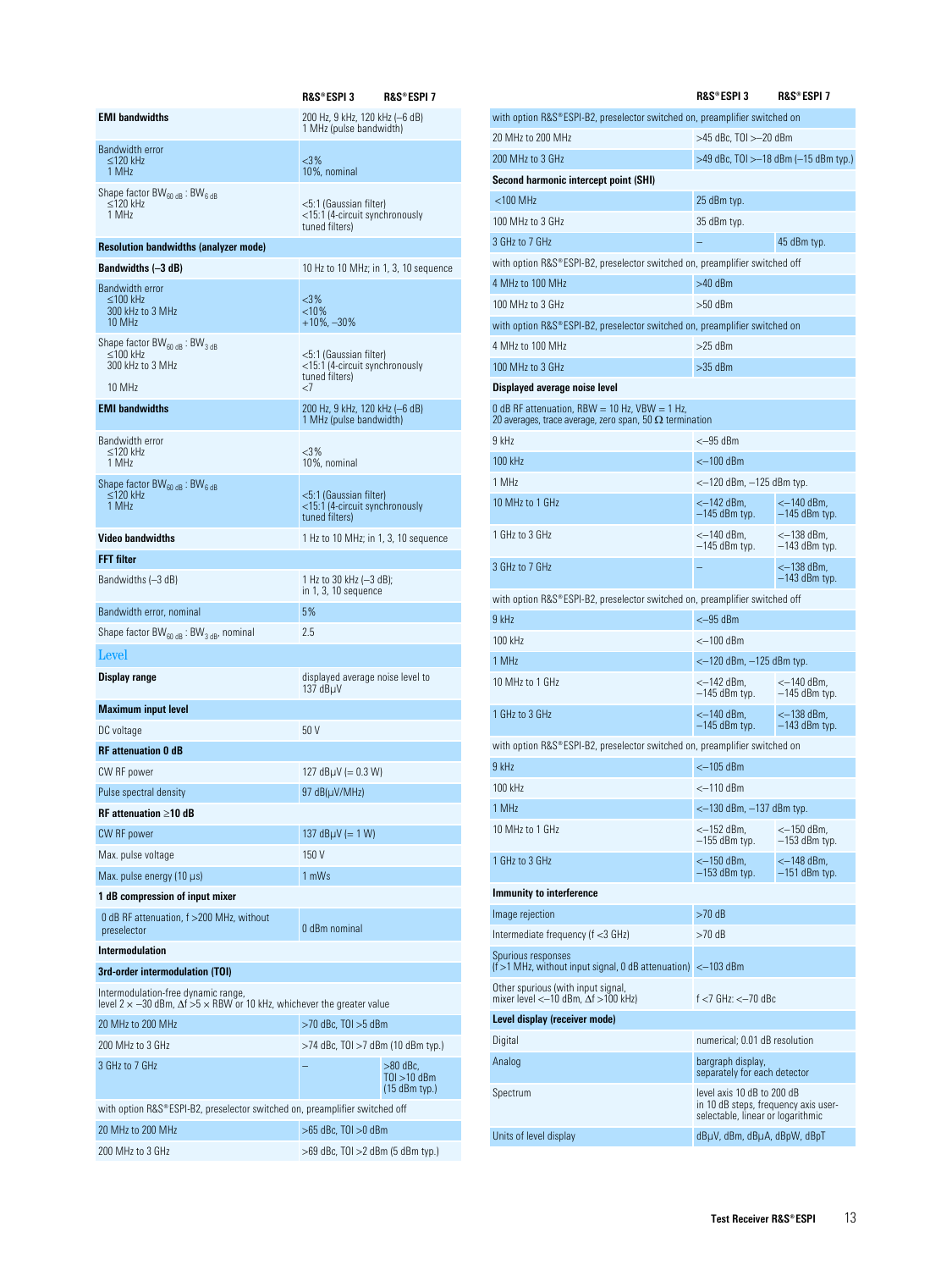|                                                                                                                     | R&S®ESPI 3                                                                                                      | R&S®ESPI 7                                |  |
|---------------------------------------------------------------------------------------------------------------------|-----------------------------------------------------------------------------------------------------------------|-------------------------------------------|--|
| Detectors                                                                                                           | average (AV), RMS, MaxPeak,<br>MinPeak and Quasi-Peak (QP),<br>3 detectors can be switched on<br>simultaneously |                                           |  |
| Measurement time                                                                                                    | 100 $\mu$ s to 100 s, selectable                                                                                |                                           |  |
| Level display (analyzer mode)                                                                                       |                                                                                                                 |                                           |  |
| Result display                                                                                                      | $501 \times 400$ pixels (one diagram), max.<br>2 diagrams with independent settings                             |                                           |  |
| Log level scale                                                                                                     | 10 dB to 200 dB in 10 dB steps                                                                                  |                                           |  |
| Linear level scale                                                                                                  | (10 divisions)                                                                                                  | 10% of reference level per level division |  |
| Traces                                                                                                              | max. 3 per diagram                                                                                              |                                           |  |
| <b>Trace detectors</b>                                                                                              | RMS, Average, Quasi-Peak                                                                                        | MaxPeak, MinPeak, AutoPeak, Sample,       |  |
| Trace functions                                                                                                     | Clear/Write, MaxHold, MinHold,<br>Average                                                                       |                                           |  |
| Setting range of reference level                                                                                    |                                                                                                                 |                                           |  |
| Logarithmic level display                                                                                           | $-130$ dBm to $+30$ dBm, in 0.1 dB steps                                                                        |                                           |  |
| Linear level display                                                                                                | 70.71 nV to 7.07 V; in steps of 1%                                                                              |                                           |  |
| Units of level scale                                                                                                | dBm, dBmV, dBµV, dBµA, dBpW<br>(log level display);<br>mV, µV, mA, µA, pW, nW<br>(linear level display)         |                                           |  |
| Level measurement accuracy                                                                                          |                                                                                                                 |                                           |  |
| Level accuracy at 128 MHz<br>(level $=$ -30 dBm, RF attenuation 10 dB,<br>ref. level -20 dBm, RBW 10 kHz)           | $<$ 0.2 dB ( $\sigma$ = 0.07 dB)                                                                                |                                           |  |
| Additional error with preselector/preamplifier<br>(with option R&S®ESPI-B2)                                         | 0.1 <sub>dB</sub>                                                                                               |                                           |  |
| Quasi-peak display                                                                                                  | in line with CISPR 16-1,<br>$\geq$ 10 Hz pulse repetition frequency<br>(with option R&S®ESPI-B2)                |                                           |  |
| <b>Frequency response</b>                                                                                           |                                                                                                                 |                                           |  |
| <50 kHz                                                                                                             | $+0.5/-1.0$ dB                                                                                                  |                                           |  |
| 50 kHz to 3 GHz                                                                                                     | $<$ 0.5 dB ( $\sigma$ = 0.17 dB)                                                                                |                                           |  |
| 3 GHz to 7 GHz                                                                                                      | $<$ 2 dB ( $\sigma$ = 0.7 dB)                                                                                   |                                           |  |
| with option R&S®ESPI-B2, preselector switched on                                                                    |                                                                                                                 |                                           |  |
| $<$ 50 kHz                                                                                                          | +0.8/—1.3 dB                                                                                                    |                                           |  |
| 50 kHz to 3 GHz                                                                                                     | $<$ 0.8 dB ( $\sigma$ = 0.27 dB)                                                                                |                                           |  |
| Attenuator                                                                                                          | $<$ 0.2 dB ( $\sigma$ = 0.07 dB)                                                                                |                                           |  |
| Reference level switching                                                                                           | $<$ 0.2 dB ( $\sigma$ = 0.07 dB)                                                                                |                                           |  |
| Display nonlinearity log/lin $(S/N > 16 dB)$                                                                        |                                                                                                                 |                                           |  |
| $RBW \leq 120$ kHz<br>$0$ dB to $-70$ dB<br>$-70$ dB to $-90$ dB                                                    | $<$ 0.2 dB ( $\sigma$ = 0.07 dB)<br>$<$ 0.5 dB ( $\sigma$ = 0.17 dB)                                            |                                           |  |
| RBW >300 kHz<br>$0$ dB to $-50$ dB<br>—50 dB to —70 dB                                                              | $<$ 0.2 dB ( $\sigma$ = 0.07 dB)<br>$<$ 0.5 dB ( $\sigma$ = 0.17 dB)                                            |                                           |  |
| Bandwidth switching uncertainty<br>(ref. to RBW $= 10$ kHz)<br>10 Hz to 100 kHz                                     | $<$ 0.1 dB ( $\sigma$ = 0.03 dB)                                                                                |                                           |  |
| 300 kHz to 10 MHz<br>FFT 1 Hz to 3 kHz                                                                              | $<$ 0.2 dB ( $\sigma$ = 0.07 dB)<br>$<$ 0.2 dB ( $\sigma$ = 0.03 dB)                                            |                                           |  |
| Total measurement uncertainty 0 Hz to 3 GHz<br>Analyzer without preselection<br>Receiver/analyzer with preselection | $0.5 \text{ dB}$<br>$<$ 1.5 dB                                                                                  |                                           |  |
| Audio demodulation                                                                                                  |                                                                                                                 |                                           |  |
| <b>Modulation modes</b>                                                                                             | AM and FM                                                                                                       |                                           |  |
| Audio output                                                                                                        | loudspeaker and headphones output                                                                               |                                           |  |
| Trigger functions                                                                                                   |                                                                                                                 |                                           |  |
| Trigger                                                                                                             |                                                                                                                 |                                           |  |
| Span ≥10 Hz                                                                                                         |                                                                                                                 |                                           |  |
| Trigger source                                                                                                      | free run, video, external, IF level                                                                             |                                           |  |

|                                            | <b>R&amp;S®ESPI7</b><br>R&S®ESPI 3                                                                                          |  |
|--------------------------------------------|-----------------------------------------------------------------------------------------------------------------------------|--|
| Trigger offset                             | 125 ns to 100 s, resolution 125 ns min.<br>or 1% of offset                                                                  |  |
| Span = 0 Hz                                |                                                                                                                             |  |
| Trigger source                             | free run, video, external, IF level                                                                                         |  |
| Trigger offset                             | $\pm$ 125 ns to 100 s, resolution 125 ns<br>min., depending on sweep time                                                   |  |
| Max. deviation of trigger offset           | $\pm$ (125 ns + (0.1% $\times$ delay time))                                                                                 |  |
| Gated sweep                                |                                                                                                                             |  |
| Trigger source                             | external, IF level, video                                                                                                   |  |
| Gate delay                                 | $1 \mu s$ to $100 s$                                                                                                        |  |
| Gate length                                | 125 ns to 100 s, resolution 125 ns min.<br>or 1% of gate length                                                             |  |
| Max. deviation of gate length              | $\pm$ (125 ns + (0.05% $\times$ gate length))                                                                               |  |
| Inputs and outputs (front panel)           |                                                                                                                             |  |
| RF input                                   | N female, 50 $\Omega$                                                                                                       |  |
| VSWR (RF attenuation >0 dB)                |                                                                                                                             |  |
| f <3 GHz                                   | 1.5:1                                                                                                                       |  |
| f <7 GHz                                   | 2.0:1                                                                                                                       |  |
| Input attenuator                           | 0 dB to 70 dB in 10 dB steps                                                                                                |  |
| Probe power supply                         | 3-pin female: +15 V DC, —12.6 V DC and<br>ground, max. 150 mA<br>5-pin mini DIN female: ±10 V DC<br>and ground, max. 200 mA |  |
| Keyboard connector                         | PS/2 female for MF keyboard                                                                                                 |  |
| AF output                                  | mini jack                                                                                                                   |  |
| Output impedance                           | $10 \Omega$                                                                                                                 |  |
| Open-circuit voltage                       | up to 1.5 V; adjustable                                                                                                     |  |
| Inputs and outputs (rear panel)            |                                                                                                                             |  |
| IF 20.4 MHz                                | $Z_{out} = 50 \Omega$ , BNC female                                                                                          |  |
| Level<br>$RBW \leq 30$ kHz, FFT            | –10 dBm at reference level,<br>mixer level >–60 dBm                                                                         |  |
| $RBW \geq 100$ kHz                         | 0 dBm at reference level,<br>mixer level $> -60$ dBm                                                                        |  |
| Reference frequency                        |                                                                                                                             |  |
| Output<br>Output frequency<br>Level        | <b>BNC</b> female<br>10 MHz<br>0 dBm nominal                                                                                |  |
| Input<br>Input frequency<br>Required level | <b>BNC</b> female<br>10 MHz<br>0 dBm from 50 $\Omega$                                                                       |  |
| Power supply connector for noise source    | BNC female, 0 V and 28 V switchable,<br>max. 100 mA                                                                         |  |
| External trigger/gate input                | BNC female, $>10$ k $\Omega$                                                                                                |  |
| Voltage                                    | 1.4V                                                                                                                        |  |
| IEC/IEEE-bus remote control                | interface to IEC 60625 (IEEE 488.2)                                                                                         |  |
| Command set                                | SCPI 1997.0                                                                                                                 |  |
| Connector                                  | 24-pin Amphenol female                                                                                                      |  |
| Interface functions                        | SH1, AH1, T6, L4, SR1, RL1,<br>PP1, DC1, DT1, CO                                                                            |  |
| Serial interface                           | RS-232-C interface (COM),<br>9-pin SUB-D connector                                                                          |  |
| Printer interface                          | parallel interface<br>(Centronics-compatible)                                                                               |  |
| Mouse connector                            | PS/2 female                                                                                                                 |  |
| User interface                             | 25-pin SUB-D female                                                                                                         |  |
| Connector for external monitor (VGA)       | 15-pin SUB-D female                                                                                                         |  |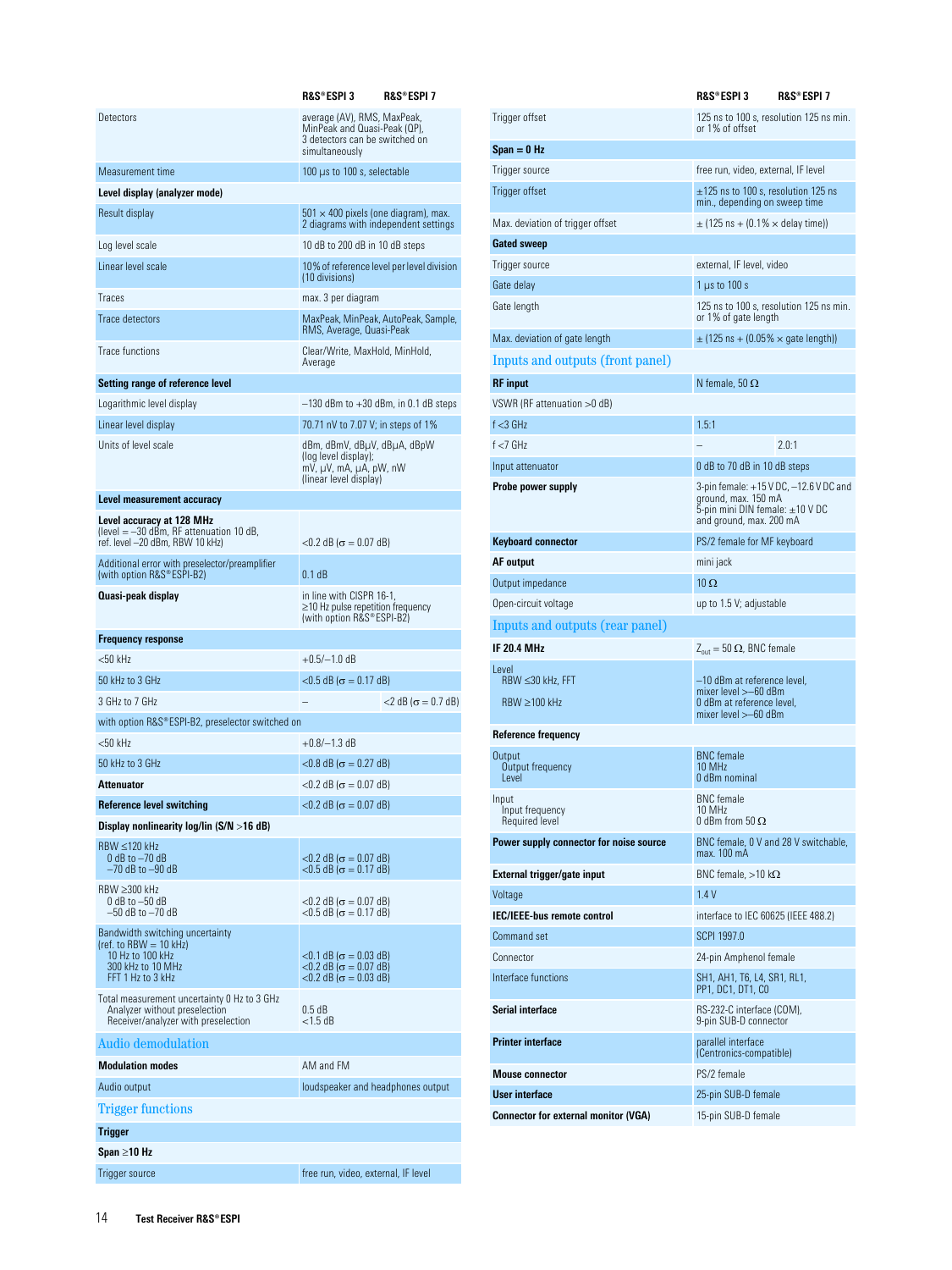| General data                            |                                                                                                                           |                                                 |
|-----------------------------------------|---------------------------------------------------------------------------------------------------------------------------|-------------------------------------------------|
| <b>Display</b>                          | 21 cm TFT colour display (8.4")                                                                                           |                                                 |
| Resolution                              | $640 \times 480$ pixels (VGA resolution)                                                                                  |                                                 |
| Pixel failure rate                      | $<$ 2 $\times$ 10 <sup>-5</sup>                                                                                           |                                                 |
| <b>Mass memory</b>                      | 1.44 Mbyte 31/2" disk drive, hard disk                                                                                    |                                                 |
| Data storage                            | >500 instrument settings                                                                                                  |                                                 |
| Operating temperature range             |                                                                                                                           |                                                 |
| Rated temperature range                 | $+5^{\circ}$ C to $+40^{\circ}$ C                                                                                         |                                                 |
| Limit temperature range                 | $+5^{\circ}$ C to $+45^{\circ}$ C                                                                                         |                                                 |
| Storage temperature range               | $-40^{\circ}$ C to $+70^{\circ}$ C                                                                                        |                                                 |
| Damp heat                               |                                                                                                                           | $+40\degree$ C at 95% rel. humidity (IEC 60068) |
| <b>Mechanical resistance</b>            |                                                                                                                           |                                                 |
| Vibration test, sinusoidal              | 5 Hz to 150 Hz, max. 2 g at 55 Hz,<br>0.5 g from 55 Hz to 150 Hz,<br>meets IEC 60068, IEC 61010,<br>MIL-T-28800D, class 5 |                                                 |
| Vibration test, random                  | 10 Hz to 100 Hz, acceleration 1 q (rms)                                                                                   |                                                 |
| Shock test                              | 40 g shock spectrum,<br>meets MIL-STD-810C and<br>MIL-T-28800D, classes 3 and 5                                           |                                                 |
| <b>Recommended calibration interval</b> | 2 years for operation with<br>external reference,<br>1 year with internal reference                                       |                                                 |
| Power supply                            |                                                                                                                           |                                                 |
| AC supply                               | 100 V to 240 V AC.<br>50 Hz to 400 Hz.<br>protection class I to VDE 411                                                   |                                                 |
| Power consumption                       | 70 VA<br>(R&S®ESPI3)                                                                                                      | 120 VA<br>(RAS <sup>®</sup> ESPI7)              |
| Safety                                  | meets EN 61010-1, UL 3111-1,<br>CSA C22.2 No. 1010-1, IEC 61010                                                           |                                                 |
| RFI suppression                         | meets EMC Directive of EU<br>(89/336/EEC) and German EMC law                                                              |                                                 |
| <b>Test mark</b>                        | VDE, GS, CSA, CSA-NRTL/C                                                                                                  |                                                 |
| Dimension (W $\times$ H $\times$ D)     | 412 mm $\times$ 197 mm $\times$ 417 mm                                                                                    |                                                 |
| Weight                                  | $10.5$ kg<br>(R&S®ESPI3)                                                                                                  | 11.3 kg<br>(RAS <sup>°</sup> ESPI7)             |